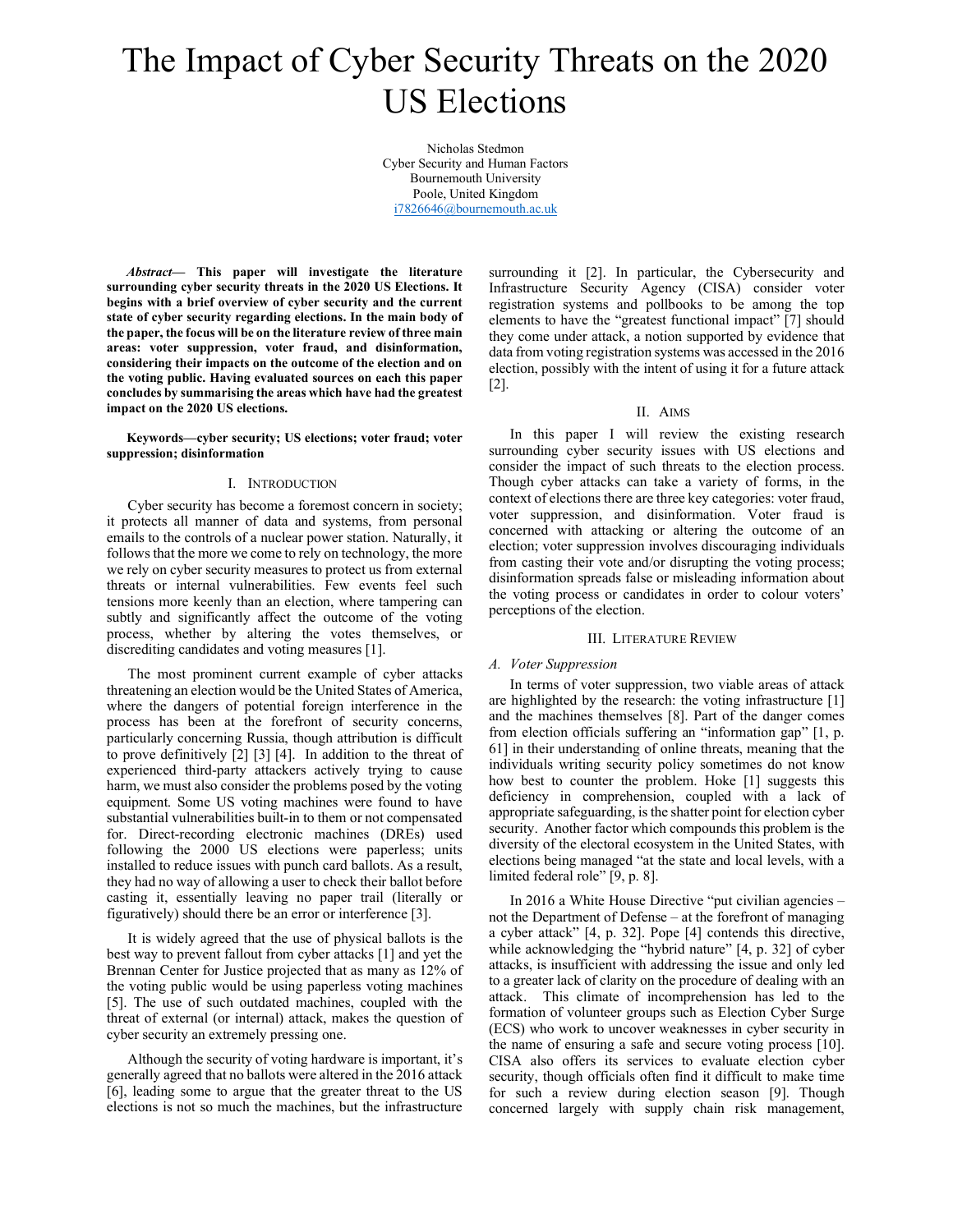Hodgson et al [9] do investigate the wider implications of a supply chain attack and note that this lack of a cohesive infrastructure means that protecting against cyber threats is much more difficult, since there is little consistency between different regions. This indicates that cyber security is an issue which needs to be addressed at the top, in order to prevent vulnerabilities trickling down throughout the whole election process. Pope [4] takes this idea further and suggests that there should be a greater focus on interagency collaboration, given that cyber criminals are often "transcending borders" [4, p. 27].

Outdated equipment is another vulnerability, one inherent in elections due to their infrequent occurrence, as voting hardware, software, and databases face periods of disuse and are therefore updated and maintained less often than other electronic systems [8]. Even if an attacker is not able to gain access to a machine to alter votes, the outdated systems could be more vulnerable to attacks that disrupt its functionality.

Furthermore, the "three largest vendors of U.S. election equipment" [9, p. 1] all use parts which have been sourced from Russia and China rather than the United States, and utilise many of the same components, meaning that a single attack could cause exponential problems throughout the supply chain.

Replacing the outdated machines with newer ones has the benefit of reducing known vulnerabilities but there is unintentional negative consequence in replacing DRE machines with optical scan machines – voting machines which accept ballots inserted into them and then scan the ballot to record the vote. Although optical scan machines allow for ballot auditing, reducing the risk of a cyber attack going unnoticed [1], units were susceptible to clogging if a ballot was dampened with hand sanitiser [11]. Due to the ongoing coronavirus pandemic, most polling stations were equipped with hand sanitisers to prevent the spread of the virus, which meant that voters whose hands were still wet with sanitising gel could inadvertently clog the machine or spoil their ballot. The problem had been noted previously, as a case in Bristol, VA in 2009 resulted in a machine being inoperable once it had received a damp ballot [12] but not compensated for, creating a situation where the machines which were intended to decrease the likelihood of incorrect votes, may have resulted in some individuals' votes not being counted at all.

A public service announcement from the FBI and CISA discount claims election systems could be disrupted or changed in order to invalidate votes, stating that even if attackers held voter information, it would not prevent citizens from voting or be able to alter the vote [13]. They did concede, however, that such attacks could delay the voting process by "render(ing) these systems temporarily inaccessible" [14]. Any delay in accessing the voting machines could result in some voters being unable to submit their ballot before the polling stations close – if there are not enough alternative machines available - or equally could delay election officials from counting the votes contained within the units. While the machines represent a physical vulnerability in the election system, it is one that would be improved by tighter policy controls and more frequent testing of the existing units.

# B. Voter Fraud

Voter fraud is a potential threat which is compounded by the advent of electronic voting machines [1] to the point where paper ballots remain the "gold standard" [5, p. 18] when it comes to preventing vote tampering. However, despite the significant threat posed by electronic voter fraud, there has been little research into this subject when compared with suppression and disinformation – a number of papers dealing with voter fraud do not even include the words 'cyber' or 'online' in relation to voter fraud [15], [6] [16]. Kiyohara [17] writes briefly on the subject of electronic fraud, though only as part of a wider study on online voter registration (OVR). She notes that Republicans are more likely than Democrats to express concern over the potential of fraud in OVR practices [17], a tendency other sources also reflect [16] [18].

 Much of the literature surrounding voter fraud focuses exclusively on traditional means. It is possible that this is due to the "dearth of evidence" [6, p. 123] of significant levels of fraud, but given the previously established pressure points in the US' election infrastructure, the potential for voter fraud cannot be entirely disregarded. In addition, even if there is no proof of fraud, such allegations can affect public opinion [15] which leads into the topic of disinformation.

## C. Voter Disinformation

 A somewhat nebulous, but perhaps widest reaching, impact of cyber attacks is how they colour public perception. The spread of disinformation is something of a grey area in terms of cyber security, as there may not be any 'attack' taking place in the literal sense, but the misleading or false information must nonetheless be removed. Doing so will often require "interagency collaboration" [8, p. 6] and usually relies on the companies controlling the media platforms to step-in or tighten their terms of use. Many of the issues which exacerbate or mitigate voter suppression are also applicable to disinformation campaigns. The diversity of the electorate across the US means that any disinformation campaign will prey upon the most susceptible demographics to increase division [19]. Another similarity with voter suppression is in terms of response; to prevent widespread confusion, a strong and swift government response is needed to quickly dispel false information [19]. Pope [4] notes that any response to disinformation must be a delicate balancing act between "counter(ing) the threat…while avoiding any influence on the outcome of the elections" [4, pp. 25-26], hence why the response to allegations of Russian interference in 2016 was somewhat muted. Hansen and Lim [19] argue that governments' cyber security focus is driven by military concerns and thus less interested devoting resources to the social ramifications. Election officials' limited knowledge on the subject [1] seems to give tacit support to this theory.

A Gallup poll from 2019, similarly indicated general distrust in the election process, with 59% of those polled did not believe the results of the election would be honest, polling lower than much of Europe and substantially lower than the Nordic countries polled [20].

Whether real or imagined, and regardless of the source, the climate of fear of cyber attacks has shaken many Americans' confidence in the voting process, as well as the results [3]. For some, even producing evidence that the chance of interference of fraud is low is not sufficient to prove the security of the election and "the meme of voter fraud" [21, p. 760] is still perpetuated. In a Marist Poll [18], 47% of Republicans believed that voter fraud was the greatest risk to a "safe and accurate" [18, p. 11] election. Just over half of polled voters believed that President Trump was actually encouraging election interference, and in terms of the sample break down, very few groups strongly believed he was making the election